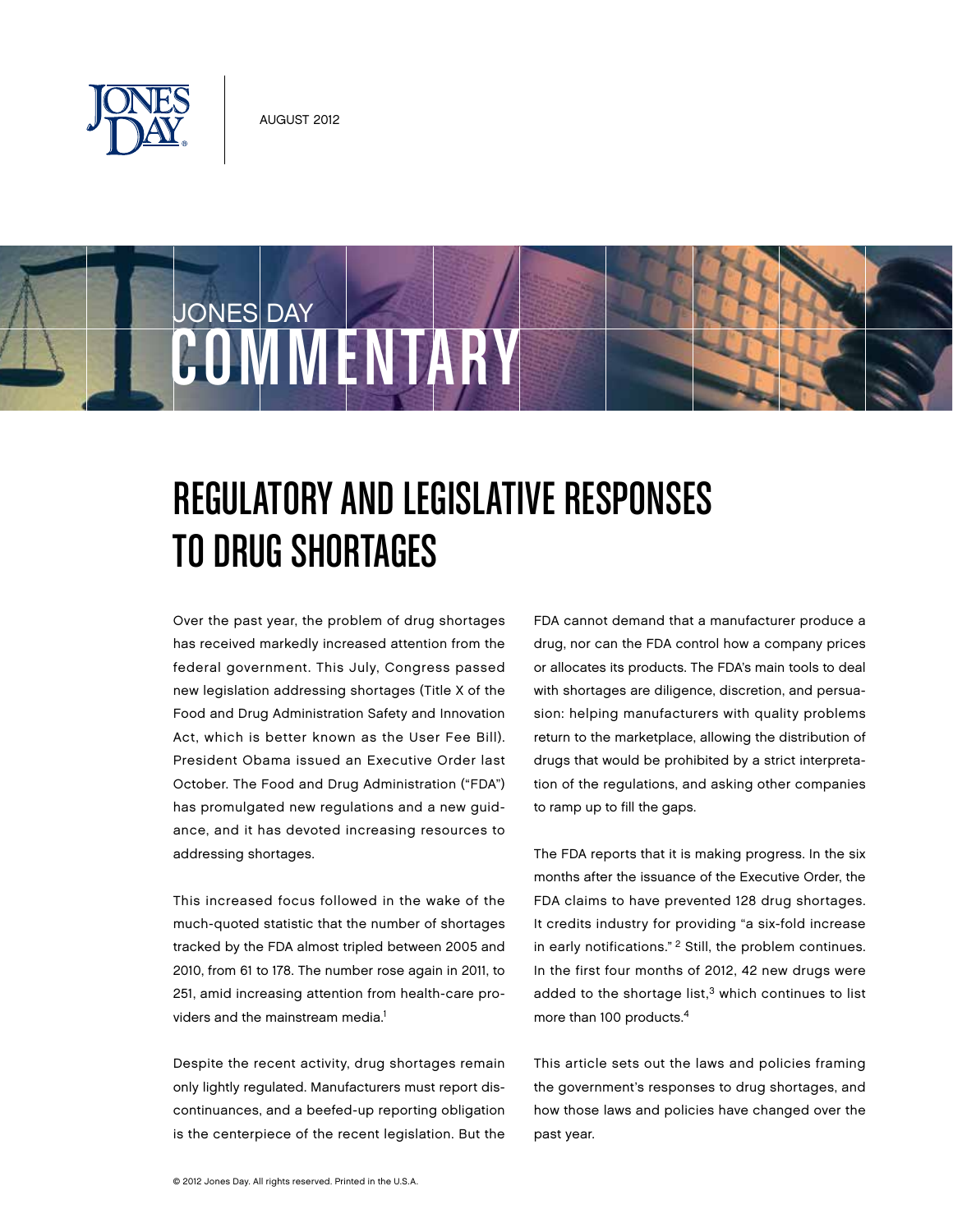# Proximate and Root Causes of Drug Shortages

The FDA tracks the immediate causes of supply disruptions. The resulting data show a significant limitation in the FDA's reliance on advance notification of manufacturing discontinuances: only 8 percent of supply disruptions resulted from planned discontinuances.

According to the FDA, the most common causes of shortages, by far, are "problems at manufacturing facility." Such problems are reportedly responsible for 43 percent of supply disruptions. The other reported causes are:

- Delays in manufacturing or shipping (15 percent);
- API shortage (10 percent);
- Loss of manufacturing site (5 percent);
- Non-API component shortage (4 percent);
- Demand increase (4 percent);
- Improper labeling (2 percent); and
- Other / unknown (9 percent).<sup>5</sup>

Manufacturing disruptions would not result in shortages if the affected company (or a competitor) could make up the shortfall through the use of other facilities. But this has proved to be increasingly difficult in recent years. Manufacturers tend to not have much excess capacity, making it hard to produce additional amounts of a drug even when supplies are tight. It is often difficult to convert existing facilities to production of a shortage drug. Many of the drugs in shortage have a complex manufacturing process, often requiring dedicated equipment. Supply chains are increasingly complex and increasingly reliant on outsourcing to overseas facilities. And inventories at all levels of distribution are kept lean, as "just-in-time" inventory systems are increasingly popular.6

There is no consensus as to the root causes of shortages or the market conditions that cause them, nor is there a consensus as to how to effect a long-term solution. An analysis by the Department of Health and Human Services is somewhat optimistic. According to this report, many of the shortages ultimately stemmed from the fact that demand for certain products has soared in recent years, without a corresponding increase in capacity. However, projects to increase capacity are said to be underway. While it will take some time for supply to catch up, "[o]ver time, entry, and expansions in capacity in the industry, should lead to a situation where shortages due to supply disruptions are sporadic and rare." The report's primary recommendation is for the FDA to continue its policy of expediting review of new manufacturing capacity that could alleviate shortages.7

Others blame the pricing structure resulting from the 2003 Medicare Modernization Act. According to this theory, the Medicare Modernization Act drove down prices to the point where it is no longer economically feasible for drug manufacturers to maintain adequate capacity.8

A harshly worded staff report issued by the House of Representatives blames the FDA. This report concludes that "the crisis was largely sparked by actions of the Food and Drug Administration." According to the report, FDA enforcement activity caused the shutdown of significant manufacturing capacity: "58 percent of the drugs on the shortage list were produced by at least one facility undergoing FDA remediation." The report portrays the FDA's enforcement activity as excessive, claiming that there were no "instances where the shutdown was associated with reports of drugs harming customers."9

The FDA fired back in a letter dated July 23, 2012. In that letter, the FDA stated its position that the questioned enforcement activities were justified, that when "manufacturing conditions pose a safety threat to patients … manufacturers generally must stop production to resolve the problem," that the FDA did not order any shutdowns, and that it is ultimately the responsibility of the manufacturers to ensure the safe production of their products.10

### The Manufacturers' Legal Obligations

The Food, Drug, and Cosmetic Act ("FD&C Act") contains many provisions controlling when a manufacturer cannot manufacture a drug, but it contains no affirmative obligation to produce a drug, even in a shortage situation. This remains true, notwithstanding the recent drug-shortage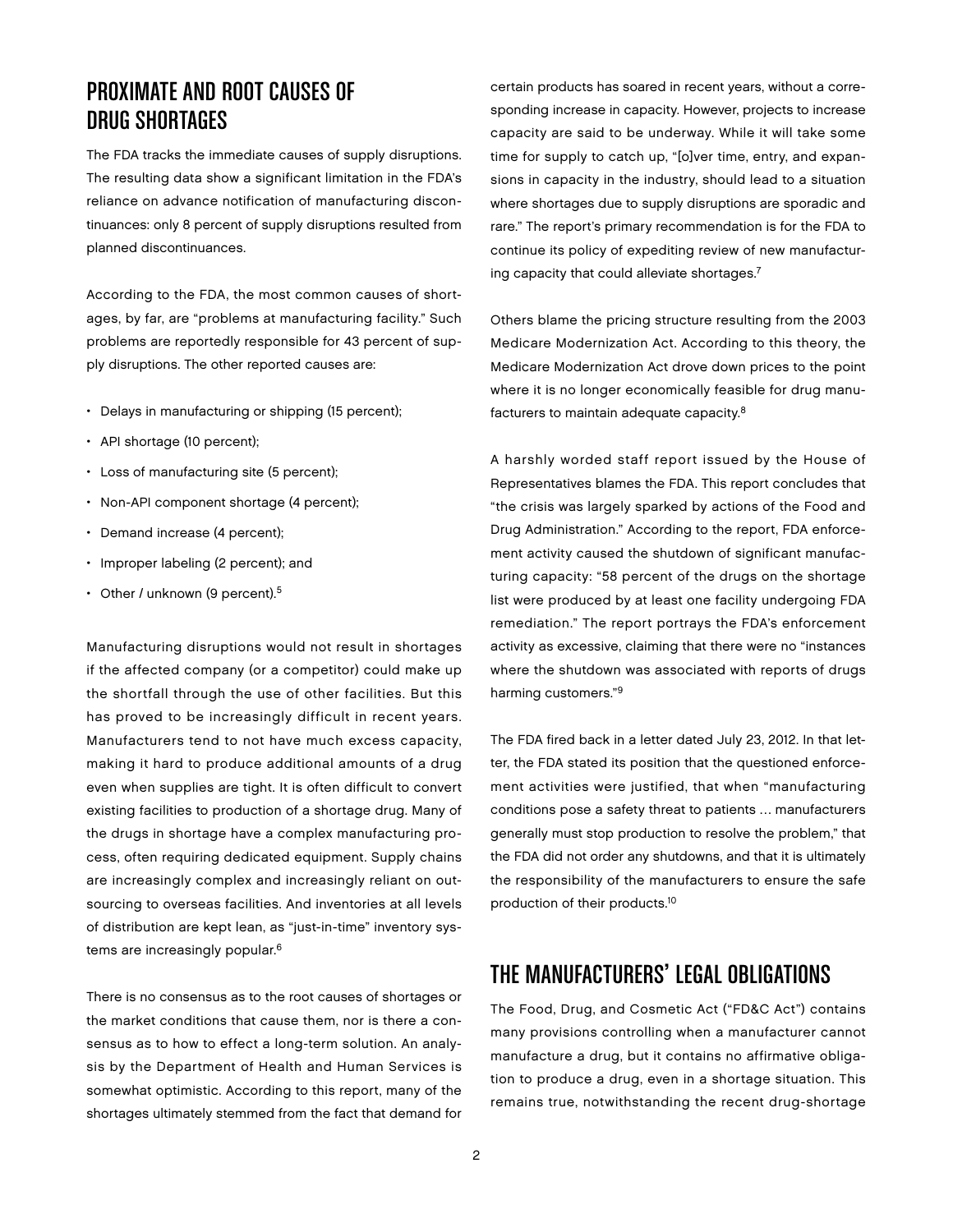legislation.11 Similarly, a recent district court opinion held that there is no liability under state tort law for a failure to produce vital medicine.12

Section 506C of the FD&C Act addresses "discontinuance or interruption in the production of a lifesaving product." As recently amended, this section calls for manufacturers of certain drugs to notify the FDA when the discontinuance or interruption of drug manufacturing "is likely to lead to a meaningful disruption in the supply of that drug." The drugs covered under current Section 506C are those that are "lifesupporting," "life-sustaining," or used to prevent or treat "a debilitating disease or condition." Biological products are not currently covered by Section 506C, but the FDA is empowered to change that by regulation.

The manufacturers must give notice at least six months before the discontinuance or interruption. If this is not possible, the manufacturer must provide the notice "as soon as practicable." Notification will not be construed as an admission of a regulatory violation, nor will it be construed as evidence of off-label marketing.

The current notice requirement reflects a strengthening of the previous version and its implementing regulations.<sup>13</sup> Previously, the notification duty applied only to "the sole manufacturer" of a drug.

The new drug-shortage legislation also addresses, for the first time, the consequence of a manufacturer's failure to provide the requisite notice. Under prior law, as the FDA acknowledged, "[t]he advance notification provision in section 506C … does not include explicit enforcement authority."14 Or, as the FDA stated more bluntly in a less-formal report, there is "[n]o consequence for failure to notify."15

The current legislation still does not allow the FDA to use its primary enforcement tools. Most violations of the FD&C Act are deemed to be "prohibited acts" under Section 301. Sections 302 to 307 empower the FDA to respond to "prohibited acts" by seeking injunctions, criminal and civil penalties, product seizures, and other remedies. However, failure to provide advance notification of a discontinuance is not (and was not ) a "prohibited act" under Section 301, nor did

any other section of the FD&C Act set out any means for the FDA to enforce that obligation.16

While the usual enforcement provisions of the FD&C Act remain unavailable, the new legislation contains a more creative remedy: The FDA will publicize failures to provide the requisite notice. The FDA is required to "issue a letter" to a noncompliant manufacturer pointing out the violation, and to then post the letter (and any response) on the FDA's web site.

# Formal Government Efforts To Address Drug Shortages

The notification requirement (Section 506C) was added to the FD&C Act in 1997 through the FDA Modernization Act. The implementing regulations did not arrive until 10 years later.17 In contrast to this relaxed pace, the past year has seen a far greater focus on shortages; we have seen the issuance of an Executive Order, new regulations, new guidance documents and, in July, legislation. These measures have incrementally expanded the tools at the FDA's disposal. But mostly, the new measures formalized or mandated existing FDA policy, which remains largely unchanged.

On October 31, 2011, President Obama issued an Executive Order titled "Reducing Prescription Drug Shortages." The Executive Order requires the FDA to "use all appropriate administrative tools" to combat shortages. These tools include Section 506C, as well as "expand[ing] [the FDA's] current efforts to expedite its regulatory reviews." The Order does not identify any other "administrative tool" as available.

Responding to the President's order, the FDA issued an interim final rule less than two months later.<sup>18</sup> This rule amends the regulations implementing Section 506C. The amendments effectively broadened the notification obligation of Section 506C, to the extent supportable under the then-existing language.19

In February, the FDA issued a draft Guidance for Industry. The Guidance's message boils down to: (i) the FDA can be effective in averting shortages given advance warning, and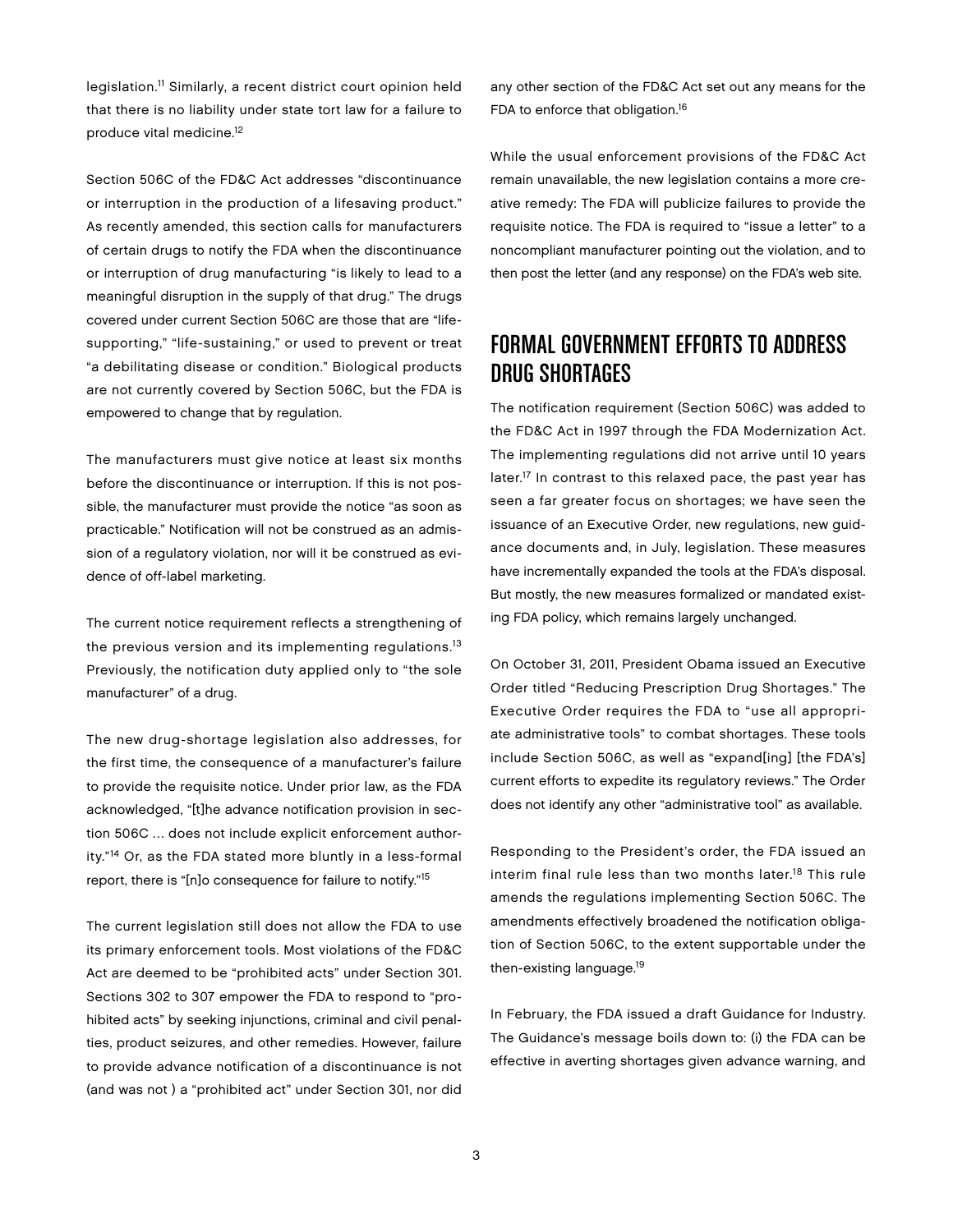(ii) manufacturers are requested to provide the FDA with as much notice as possible, even when notice is not required.20

Lastly, Congress passed new legislation to address the subject, as part of the bill that also renews and expands upon the user fee programs. As discussed above, the centerpiece of the drug-shortage legislation is to expand the notification obligation in Section 506C. Another new feature reflects concern that the FDA has been causing shortages through overzealous enforcement. Before sending a warning letter or taking other enforcement action that might result in a shortage, enforcement personnel must communicate with personnel tasked with preventing drug shortages. Then, before acting, the FDA must evaluate the risk of a shortage, together with the risks associated with the contemplated action.<sup>21</sup>

Other provisions of the bill:

- Require the FDA to maintain and publish a drug-shortage list;
- Give priority to the drug applications and facility inspections that could result in mitigating or preventing a shortage;
- Call for the Drug Enforcement Agency ("DEA") to increase production quotas of controlled substances in response to drug shortages, and to give priority for shortagerelated quota requests;
- Make it easier for a hospital to divide and repackage drug doses for use within that hospital's health system;
- Call for the FDA, the Government Accountability Office, and the DEA to provide reports and increase planning regarding shortage strategy; and
- Provide for implementing regulations.

# FDA Policies and Informal Efforts To Prevent Shortages

The FDA effort to mitigate drug shortages is led by employees of the Drug Shortage Program. Since the FDA lacks authority to impose mandates upon the manufacturers, the FDA's main tools are publicity, prioritizing, arm-twisting, and "regulatory discretion."

When first apprised of a shortage or a discontinuance, the FDA is required to inform physician, health-care provider, and patient organizations "to the maximum extent possible." The FDA's primary means of publicizing drug shortages is a "drug shortages" page on the FDA web site. The FDA had been posting this information without formal direction from Congress, but the FDA is now required to maintain the list pursuant to a new Section 506E. This publicity helps healthcare providers plan for the possibility that they will not be able to obtain the listed drugs.

Publicity, however, is not an unmitigated benefit. The Executive Order found that "some participants in the market may use shortages as opportunities to hoard scarce drugs or charge exorbitant prices." Where the FDA learns of such activity, it is directed to communicate that information to the Department of Justice to "determine whether these activities are consistent with applicable law." Such so-called "gray market" transactions are also the subject of congressional scrutiny.22 Furthermore, the FDA and others cast doubt on whether the "gray market" drugs are properly "stored and handled or whether they are expired, counterfeit, or otherwise substandard"23—and this August a distributor pled guilty to conspiracy to distribute drugs with false pedigrees.24

However, there is widespread consensus that "gray market" transactions are a symptom, not a cause, of the drug shortage problem. There do not appear to be any laws prohibiting limiting redistribution of drugs at any mark-up.

Upon placing a drug on the shortage list, the FDA determines whether the affected drug is "medically necessary," meaning that it is "used to treat or prevent a serious disease or medical condition for which there is no other adequately available drug product." Unapproved drugs can be deemed medically necessary, as can unapproved ("off-label") uses.25 The FDA usually finds that shortage drugs are medically necessary. When the FDA identifies a drug as medically necessary, the FDA will then make it a priority to prevent or alleviate the shortage.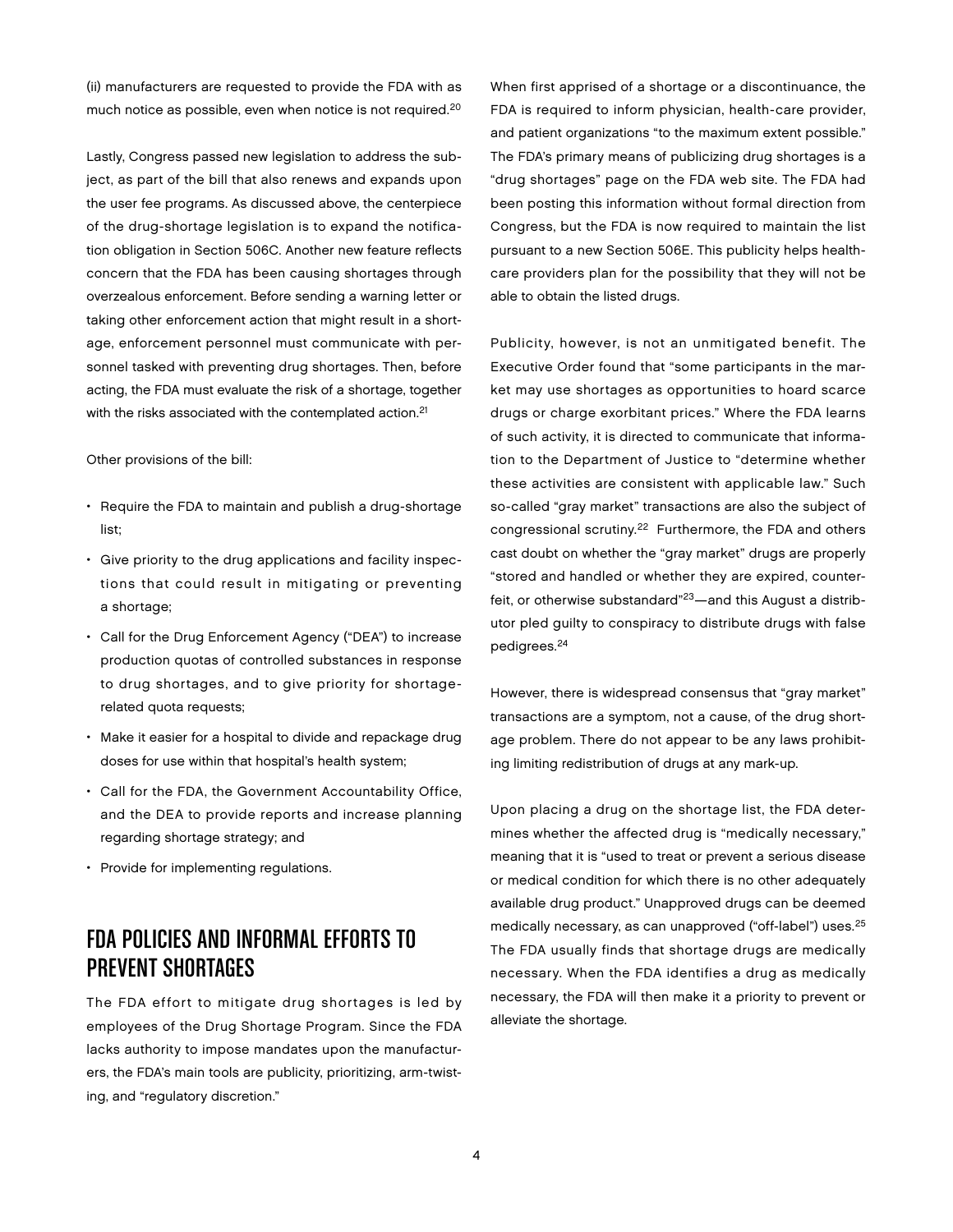The FDA's simplest tool, and apparently its most effective, is to put filings concerning the shortage drug at the front of the line. Where the supply disruption resulted from manufacturing quality issues, the FDA can help by approving the restart of manufacturing operations as soon as the manufacturer fixes the problem. "Expedited review" can also involve the approval of a new manufacturer to make the product or the API. This February, the FDA expedited its review and approval of methotrexate, a drug used to treat children with leukemia.

The FDA estimates that 71 percent of the shortages it prevents were prevented through "expedited review."26 The recent drug-shortage legislation has now formalized this long-standing policy in a new Section 506C(g).

When a shortage drug is manufactured by multiple suppliers, the FDA frequently will ask other firms to ramp up or initiate production. Where the shortage drug is subject to the Controlled Substances Act, increased production may be subject to quotas imposed by the DEA. The FDA has resolved a few shortages through coordination with the DEA. Under the new legislation, such coordination is now mandatory, and the DEA must respond to shortage-related quota requests within 30 days.<sup>27</sup>

Lastly, the FDA will sometimes end or prevent shortages through the exercise of "regulatory discretion." This could mean allowing critical medicine to be sold notwithstanding unresolved quality problems. One example of this was allowing a drug to be sold even though it was contaminated with glass shards. A filter was provided with the product, along with instructions to pharmacists to filter the product before administration. The FDA's arsenal also includes permitting the import of unapproved drugs to substitute for a shortage drug. In February, the FDA issued a news release touting that it had addressed the shortage of Doxil, a cancer drug, by temporarily allowing the import of unapproved Lipodox.<sup>28</sup>

#### Conclusion

Substantial efforts are underway to mitigate drug shortages. The FDA's Drug Shortage Program has gone from four employees to 11, Congress has given them additional tools, and both Congress and the President have demanded that the FDA make full use of these tools.

The challenge faced by both industry and government is to prove that the current remedies will substantially solve the drug-shortage problem. The drug industry is in most respects characterized by fierce competition among manufacturers that are highly protective of their confidential information. The industry is in many respects controlled by pervasive, mandatory regulations, implemented by a bureaucracy that is often more deliberate than speedy. Can the problem of drug shortages be resolved through reporting and cooperation by industry, guided by a nimble FDA that suggests solutions it cannot mandate?

## Lawyer Contact

For further information, please contact your principal Firm representative or the lawyer listed below. General email messages may be sent using our "Contact Us" form, which can be found at [www.jonesday.com.](http://www.jonesday.com)

#### Jonathan Berman Washington +1.202.879.3669 [jberman@jonesday.com](mailto:jberman@jonesday.com)